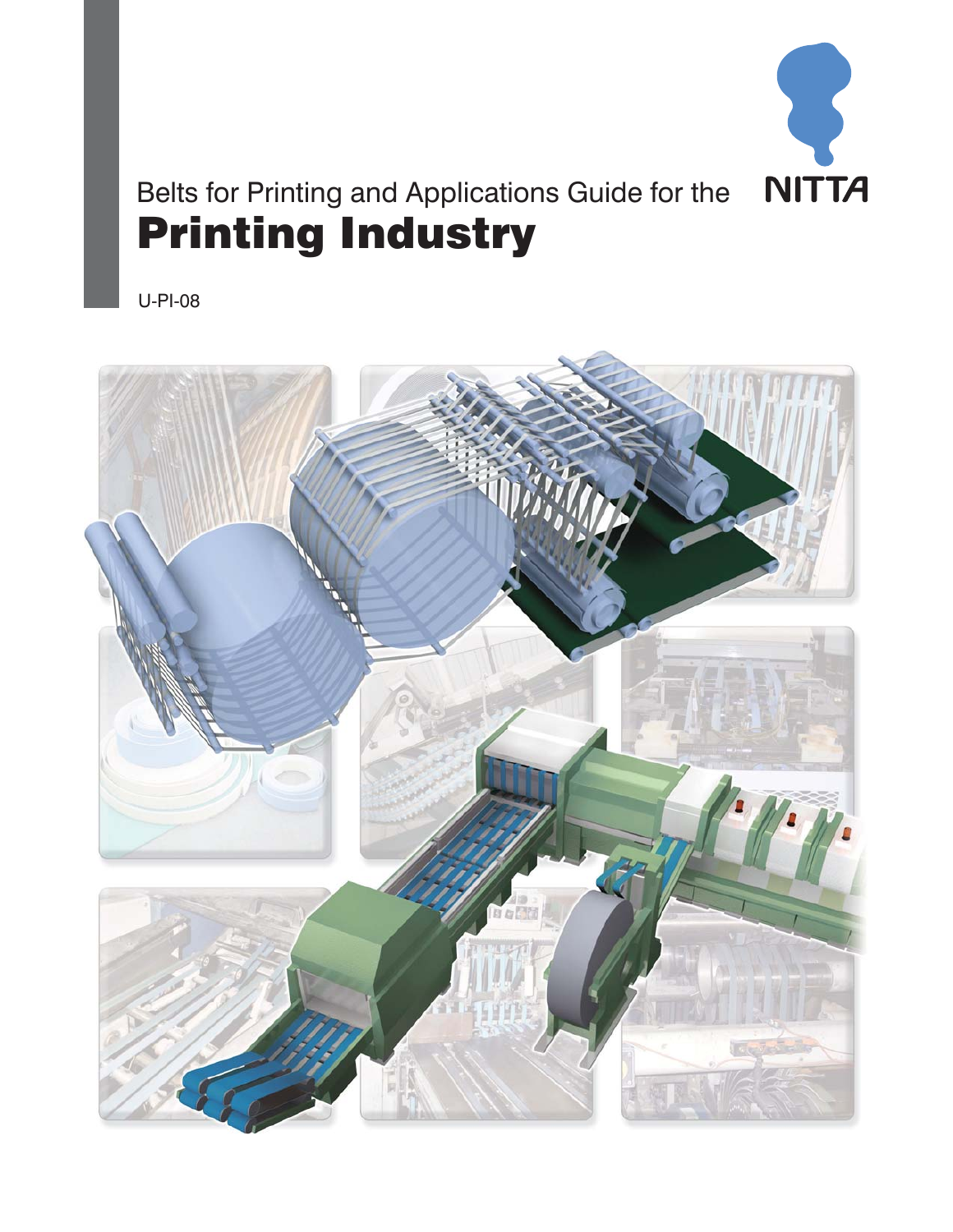### **Who We Are**

- Technology leader in **finger spliceable polyester power transmission machine tapes and belts**
- Your source for reliable **high-strength skived nylon core tapes and belts with highly abrasion-resistant rubber covers**
- Provider of the unique **finger spliceable Aramid Cord V-Guide unitized polyurethane overhead conveyor belt**

## **Printing Businesses Who Use Our Products**

- **Commercial Printers**
- **Publication Printers**
- **Insert Advertising Printing**
- **Direct Mail Printing**
- **Newspapers**
- **Business Forms Printing** (i.e., Check Printers)
- **Flexible Packaging Printing** (i.e., Film, Foil and Paper)
- **Saddle-Stitching and Perfect Binding Finishing Operations** (Independent of Printing Firms)

# **The Advantage – Innovative Products and Solutions**

- **High quality products** rugged, durable, long-lasting and quick to install. Nitta belting **minimizes costly machine downtime** to maximize productivity and revenue, allowing printers to be more competitive in today's demanding economy.
- **Customer-back approach** Nitta partners with end users and OEMs to diagnose trouble spots on machines and throughout facilities. **Nitta works with customers to find the right belting for each application**, even creating new types of belting when needed.
- **Dedicated research** Nitta R&D has developed **exclusive products** for the printing industry, including belts **designed to overcome** the degrading **overheating conditions** encountered in high-speed press folders and bindery machinery
- **"Value-added" solutions** Nitta belts **survive heavy-duty loads** and **faster machine speeds**, where other power transmission products fail early and often

**Nitta ensures that printers realize higher profits and greatly improved efficiencies by providing extended service-life and easy installation**

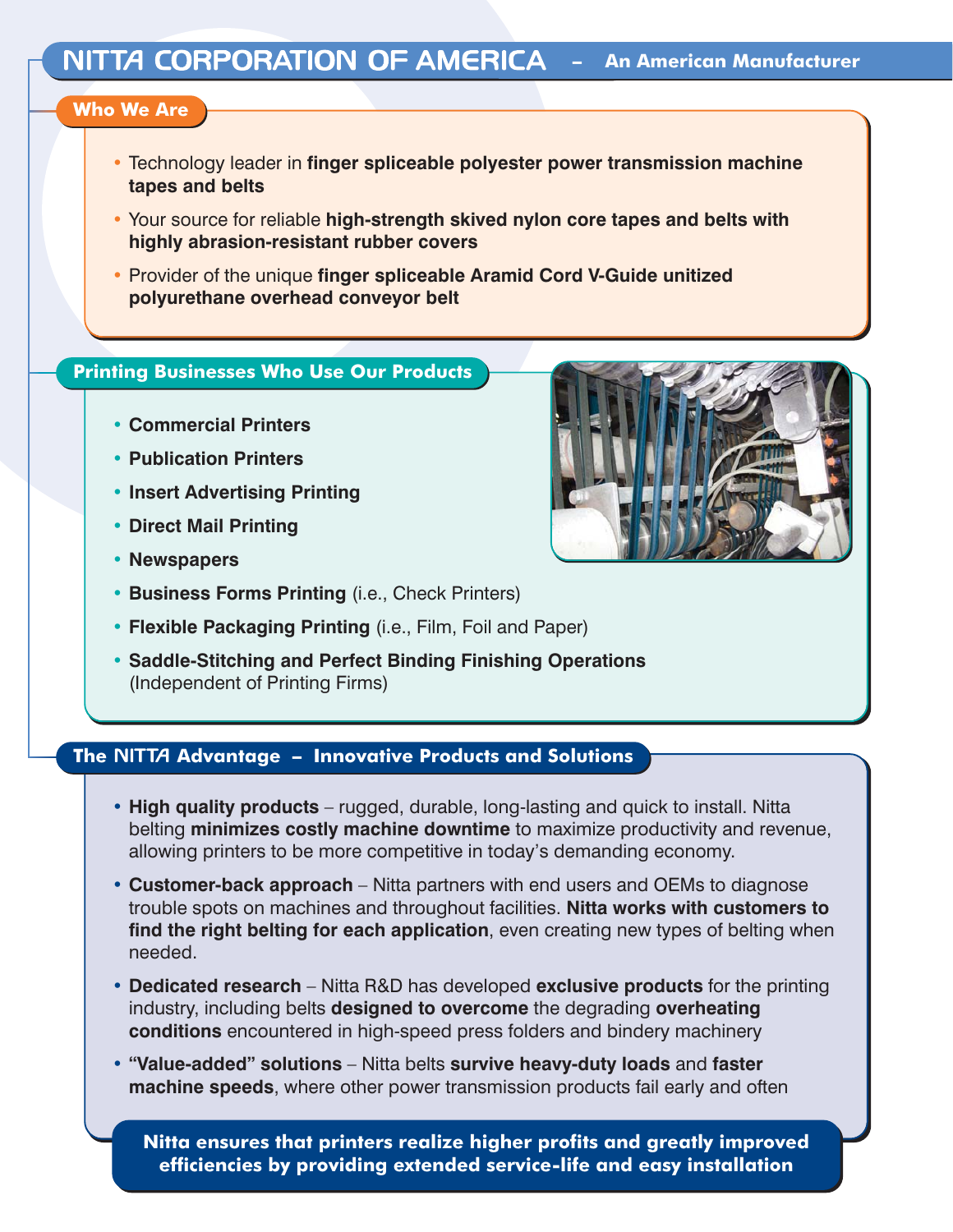

*PolySprint*™

### *Finger-spliceable, easy installation, quick-melt urethane, high-strength polyester core*



- **Ease of Joining** A single action Nitta cutter eliminates the tedious task of multiple cuts that can lead to mismatched and non-aligned joints. Finger-splice joints are completed without adhesive. Nitta presetter guide rails ensure alignment.
- **Dimensional Stability** Polyester fabric used as tension member provides high dimensional stability. Selected materials are temperature and humidity tolerant.
- **Abrasion Resistance** High temperature friction resistant covers and fabric exclusively designed for printing and paper

#### *Unique molded V-Guide design for reliable long-term product delivery*

# *Aramid Cord V-Guide*

• **CFTG-18Gxx** – *40, 50, 60, 80mm widths* TPU (Flat Surface, Blue) TPU (Guide, Blue) **Aramid** Cord TPU (Flat Surface, Blue)

**Standard Elongation = .5%**

- **Ease of Joining** Finger-splice, quick-melt process (no adhesive). Special Nitta presetter guide rails with V-Guide notch ensure alignment of prepared ends.
	- **Dimensional Stability** Aramid cord is used as the tension member to provide strength and high dimensional stability. Resistant to oil, temperature and humidity.
	- **High Strength, Long Life** High flexibility and rugged design for heavy-duty use. Integral V-Guide designed for continuous use over small high-speed pulleys.
	- **Environmental Resistance** High energy efficiency, high temp. friction resistance.

# *Hundreds of configurations, wide variety of surfaces*



# *PVC, PU & Rubber Conveyor Belting*

- **Extensive Selection** Nitta **NLG** (New Light Grip) and other product categories offer many possible options
- **Many Applications** Light-/medium-duty use throughout pressrooms and binderies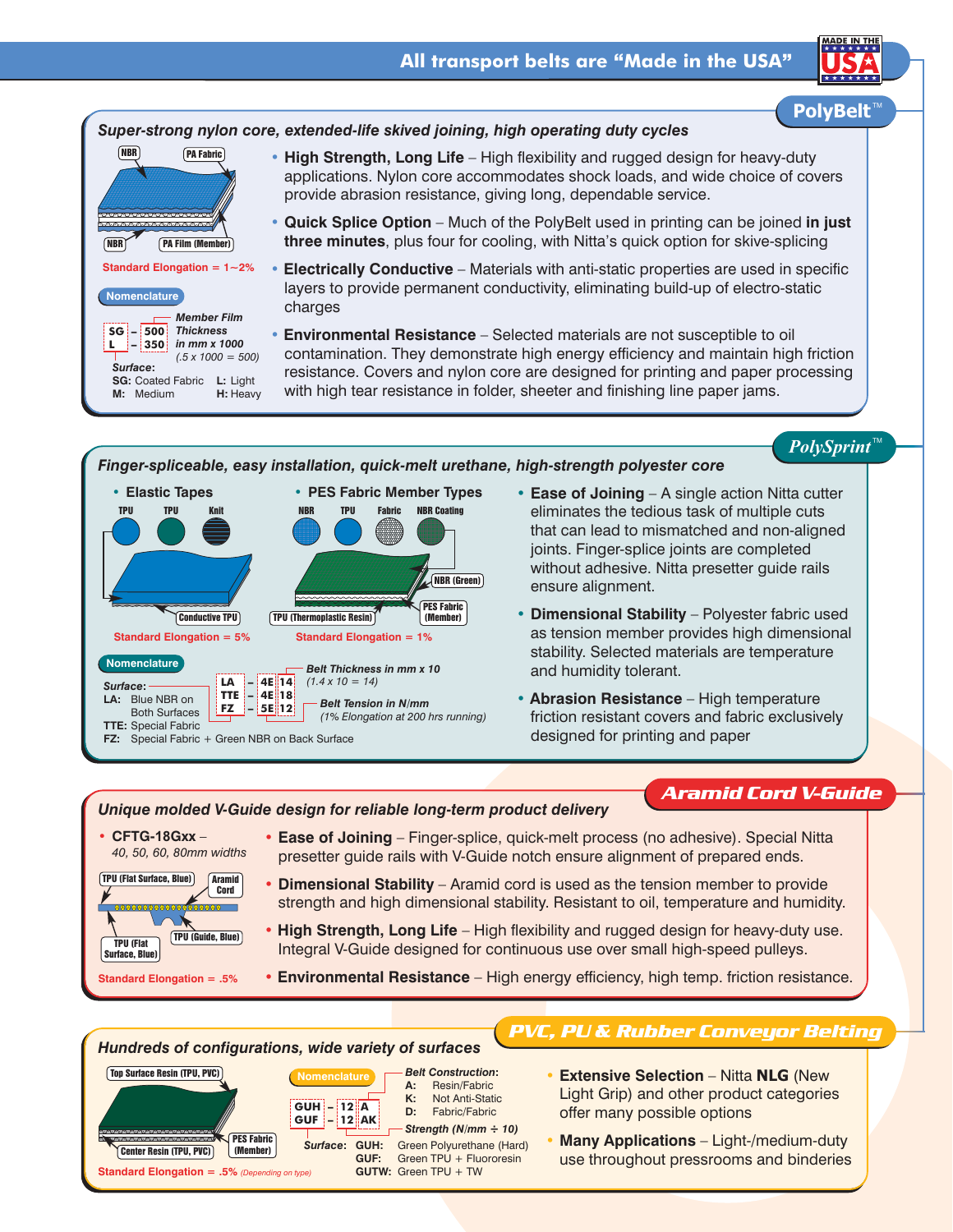# **PolyBelt<sup>™</sup> Application and Specification Data**

### **Application Data**

#### *Super-strong nylon core, highly abrasion-resistant extended-life rubber covers, high-operating duty cycles*

PolyBelt outperforms all competitive nylon core skived products and is available in a wide range of styles to suit numerous printing applications. PolyBelt machine tapes and belts are widely used in gravure, web offset, sheetfed, and bindery operations where endless applications permit the use of this wear-resistant product. PolyBelt can sustain high abrasion friction machine tape and belt installations better than any competitive product.



# **Specifications – Nylon Core Film Types**

#### *Perfectly suited for light- to medium-duty high-speed small pulley diameter applications*

| <b>Belt Style</b> | <b>Thickness</b><br>(mm) | <b>Min. Pulley</b><br>(mm) | <b>Antistatic</b> | <b>Shaft Load <math>@</math></b><br>$1\%$ (N/mm) | <b>Applications</b>              |
|-------------------|--------------------------|----------------------------|-------------------|--------------------------------------------------|----------------------------------|
| <b>KCS-350S</b>   | 1.1                      | 30                         | yes               | 6.8                                              | medium-duty conveyor, stacker    |
| <b>KSG-250</b>    | .85                      | 20                         | no                | 3.0                                              | medium-duty accum., slider-table |
| <b>TAIR-350</b>   | 1.15                     | 30                         | yes               | 5.2                                              | medium-duty accum., slider-table |
| <b>TTA-500</b>    | 1.3                      | 40                         | no                | 7.5                                              | medium-duty accum., slider-table |
| <b>TTA-1000</b>   | 1.8                      | 60                         | no                | 15                                               | heavy-duty accum., slider-table  |
| <b>SG-350</b>     | .95                      | 25                         | yes               | 5.2                                              | medium-duty accum., stacker      |
| <b>SG-500</b>     | 1.1                      | 35                         | yes               | 7.5                                              | heavy duty accum., stacker       |
| <b>SG-750-2P</b>  | 1.1                      | 50                         | no                | 11.2                                             | transport for cold set ink       |

## **Specifications – Nylon Core Film Carboxylated Rubber Types**

*Best applied in high-speed medium- to extreme-duty small/medium/large pulley diameter applications. They are laterally stable and maintain a high coefficient of friction.*

| <b>Belt Style</b> | <b>Thickness</b><br>(mm) | <b>Min. Pulley</b><br>(mm) | <b>Antistatic</b> | <b>Shaft Load <math>@</math></b><br>$1\%$ (N/mm) | <b>Applications</b>               |  |
|-------------------|--------------------------|----------------------------|-------------------|--------------------------------------------------|-----------------------------------|--|
| <b>LA-250</b>     | 1.25                     | 15                         | yes               | 3                                                | light-duty stacker                |  |
| LA-350            | 1.4                      | 25                         | yes               | 5.2                                              | medium-duty stacker               |  |
| <b>LA-350NI2</b>  | 1.35                     | 25                         | yes               | 5.2                                              | medium-duty accum., stacker       |  |
| <b>LA-500</b>     | 1.55                     | 35                         | yes               | 7.5                                              | heavy-duty transport              |  |
| <b>SGLA-350S</b>  | 1.2                      | 30                         | yes               | 6.8                                              | light-duty conveyor, stacker      |  |
| <b>MA-500</b>     | 2.5                      | 35                         | yes               | 7.5                                              | heavy-duty transport              |  |
| <b>TFL-10S</b>    | 2.6                      | 70                         | yes               | 19.5                                             | heavy-duty transport              |  |
| <b>GMTA-500</b>   | 1.9                      | 40                         | yes               | 7.5                                              | heavy-duty conveyor, slider table |  |
| <b>HUT-250</b>    | 1.3                      | 20                         | yes               | 3                                                | medium-duty accumulation          |  |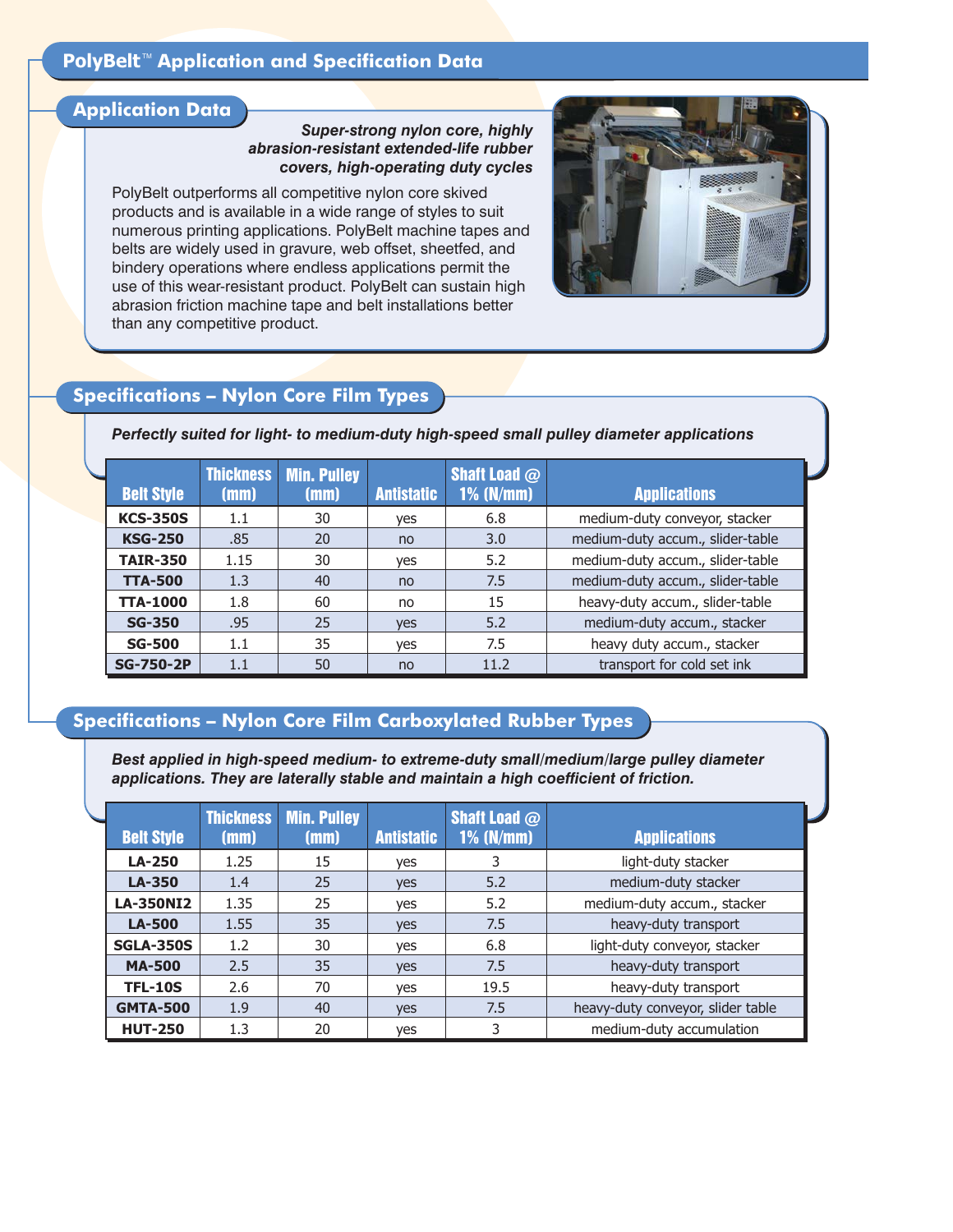

### **Application Data**

#### *High-strength polyester core, fingerspliceable quick-melt urethane, and easy installation*

PolySprint outperforms all competitive finger-spliceable products and is available in a wide range of styles. PolySprint machine tapes and belts are widely used in gravure, web offset, sheetfed, and bindery operations. PolySprint products greatly reduce costly downtime when an alternative replacement is required for time-consuming skived machine tape installations.

## **Specifications – Elastic Types**

*Perfectly suited for light- to medium-duty high-speed small pulley diameter applications. Endless applications can be reliably accommodated in bindery machines when take-up adjustments are not available.*

| <b>Belt Style</b> | (mm) | Thickness Min. Pulley<br>(mm) | <b>Antistatic</b> | <b>Tension</b> $@$<br>$5%$ (N/mm) | <b>Applications</b>              |
|-------------------|------|-------------------------------|-------------------|-----------------------------------|----------------------------------|
| <b>TA</b>         | 1.2  | 25                            | yes               | 0.7                               | medium-duty accum. & transport   |
| TC.               | 1.4  | 40                            | <b>ves</b>        | 0.8                               | medium-duty accum. & transport   |
| <b>STC-10</b>     | 1.35 | 25                            | yes               | 0.5                               | light-duty accum. & slider-table |
| <b>DBTW-0514</b>  | 1.4  | 25                            | ves               | 0.5                               | medium-duty conveyor & transport |

## **Specifications – Polyester Fabric Types**

*Best applied in high-speed medium- to extreme-duty applications. They are dimensionally stable, not affected by humidity, and demonstrate high friction (heat) resistance.*

|                   |      | <b>Thickness Min. Pulley</b> |                   | <b>Tension</b> $@$ |                                          |
|-------------------|------|------------------------------|-------------------|--------------------|------------------------------------------|
| <b>Belt Style</b> | (mm) | (mm)                         | <b>Antistatic</b> | $1\%$ (N/mm)       | <b>Applications</b>                      |
| <b>DB-4E14</b>    | 1.4  | 25                           | yes               | 4                  | medium-duty stacker & transport          |
| <b>FZ-5E12</b>    | 1.25 | 35                           | <b>ves</b>        | 5                  | medium-duty transport, bookbinding       |
| <b>GLTE-4E18</b>  | 1.8  | 40                           | ves               | 4                  | heavy-duty accum., slider-table          |
| <b>LA-4E14</b>    | 1.4  | 25                           | ves               | $\overline{a}$     | heavy-duty stacker & transport           |
| <b>LA-15E20</b>   | 2.0  | 40                           | yes               | 15                 | heavy-duty accumulation                  |
| <b>TTE-4E18</b>   | 1.8  | 40                           | ves               | $\overline{a}$     | heavy-duty high-speed folder             |
| <b>TTF-4E10</b>   | 1.0  | 15                           | yes               | 4                  | heavy-duty high-speed folder & transport |

# **Specifications – Polyester Belts with Textured Covers (Conveyor)**

*Utilized in medium- to heavy-duty delivery conveyor applications: press folder delivery and streamfeeder delivery in binderies*

| <b>Belt Style</b> | (mm) | <b>Thickness   Min. Pulley  </b><br>(mm) |            | <b>Working Load*</b><br>Antistatic   @ 1% (N/mm) | <b>Applications</b>                   |
|-------------------|------|------------------------------------------|------------|--------------------------------------------------|---------------------------------------|
| <b>BLM-7A</b>     | 1.0  | 20                                       | ves        |                                                  | light-duty accumulation, slider-table |
| DGGP-16A          | 2.8  | 50                                       | <b>ves</b> | 10                                               | medium-duty, slider-table             |
| <b>GYLD-12AK</b>  | 2.2  | 30                                       | no         |                                                  | heavy-duty, slider-table              |

\*Working Load = Static Tension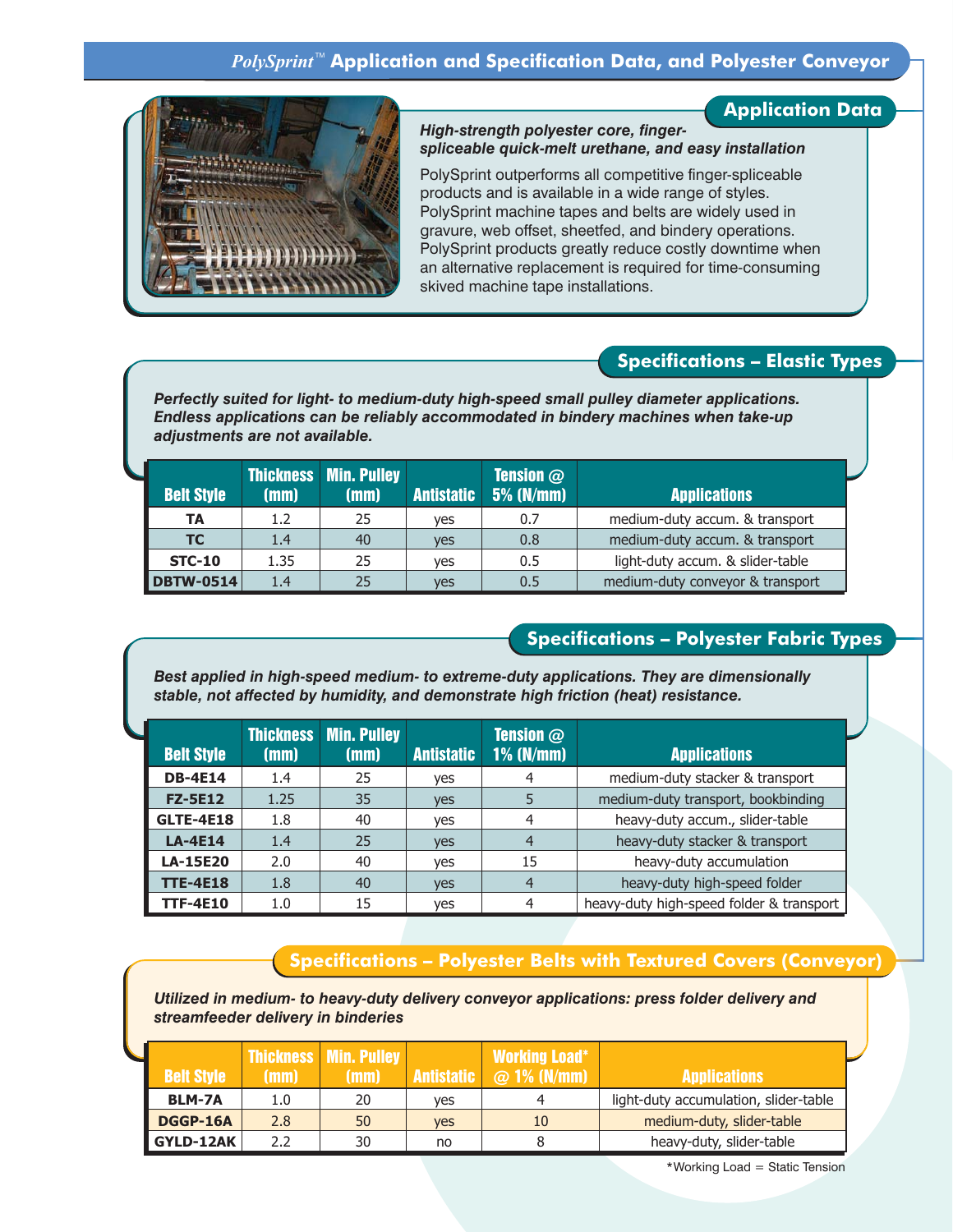



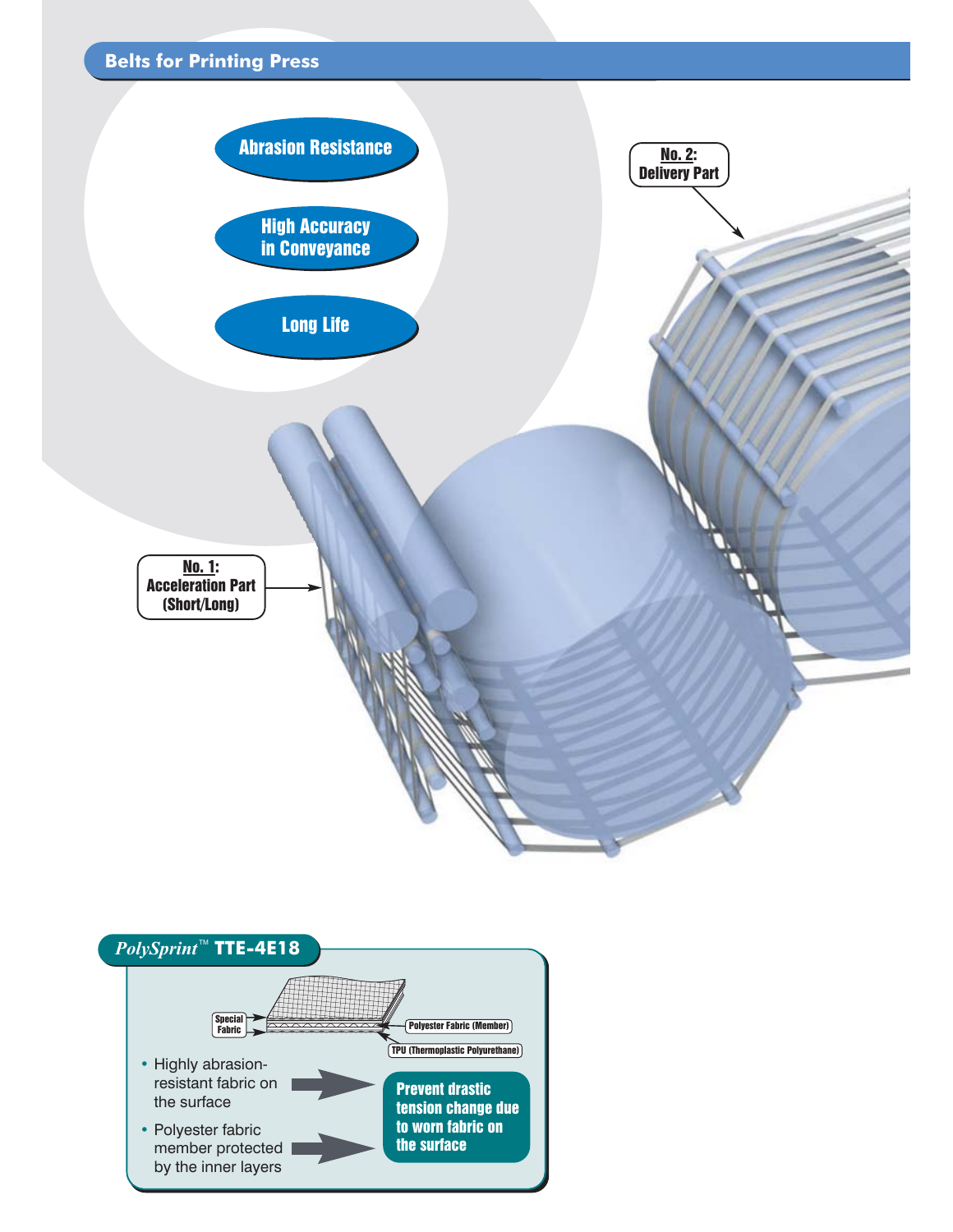

# **Gravure Rotary Press**

| No. | <b>Part</b>                         | <b>Recommended Belt Type</b>                 | <b>Features</b>                                                                |
|-----|-------------------------------------|----------------------------------------------|--------------------------------------------------------------------------------|
|     | <b>Acceleration</b><br>(Short/Long) | PolySprint TTE-4E18                          | Durable joints and<br>abrasion-resistant covers                                |
|     | <b>Delivery</b>                     | PolySprint TTE-4E18                          | Durable joints and<br>abrasion-resistant covers                                |
|     | Exit                                | Conveyor                                     | Strong grip due to coefficient of friction<br>(depending on type), general use |
|     | <b>Stacker</b>                      | PolySprint FZ-5E12,<br>PolyBelt SG-500, etc. | Moderate slip, abrasion resistance,<br>flange resistance, high tension         |

# **Offset Sheet-Fed Press**

| <b>Part</b>         | <b>Recommended Belt Type</b>                                            | <b>Features</b>                                     |  |
|---------------------|-------------------------------------------------------------------------|-----------------------------------------------------|--|
| <b>Sheet Feeder</b> | PolyBelt SG type, KCS-350S, etc.,<br>PolySprint FZ-5E12, TTF-4E10, etc. | Abrasion resistance,<br>stable friction coefficient |  |

# **Offset Rotary Press**

| <b>Part</b>    | <b>Recommended Belt Type</b>                           | <b>Features</b>                                                                |  |  |
|----------------|--------------------------------------------------------|--------------------------------------------------------------------------------|--|--|
| <b>Folder</b>  | PolyBelt SG type, KCS-350S,<br>SGLA-350S, L type, etc. | Moderate slip, abrasion<br>resistance, flange resistance                       |  |  |
| <b>Chopper</b> | PolySprint FZ-5E12, PolyBelts                          | Moderate slip, abrasion resistance,<br>flange resistance, high tension         |  |  |
| Exit           | Conveyor                                               | Strong grip due to coefficient of friction<br>(depending on type), general use |  |  |
| <b>Stacker</b> | PolySprint FZ-5E12,<br>PolyBelt SG-500, etc.           | Moderate slip, abrasion resistance,<br>flange resistance, high tension         |  |  |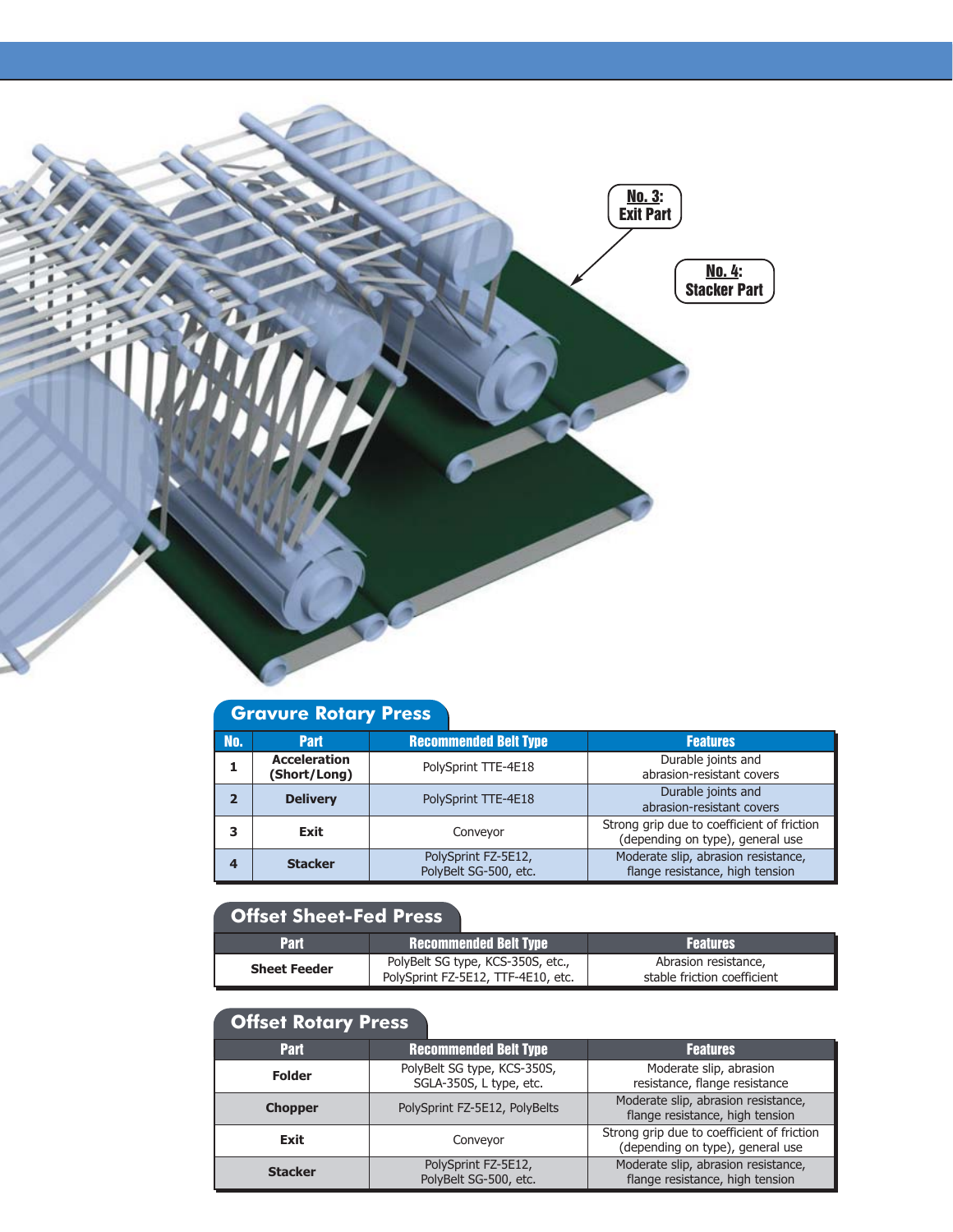### Features:



|                            |                              | Collator                            |
|----------------------------|------------------------------|-------------------------------------|
| <b>Part</b>                | <b>Recommended Belt Type</b> | <b>Features</b>                     |
| <b>Vertical Conveyance</b> | PolySprint LA-4E14, SLA-8E14 | Stable friction coefficient         |
| <b>Exit</b>                | PolySprint TA, etc.          | Fixed pulley shafts, stable tension |

**Collator**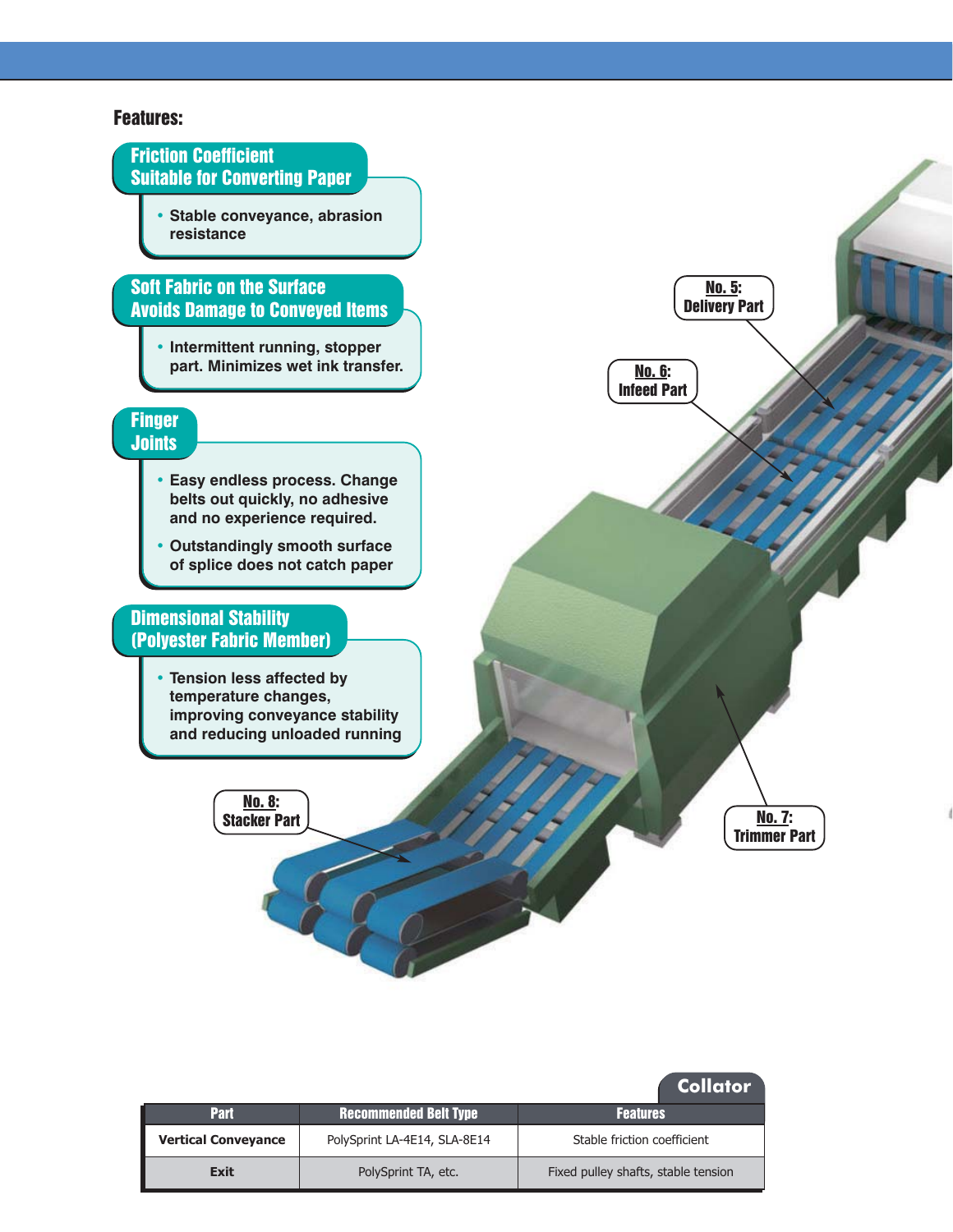

# **Inside-Binding Bookbinder**

| No.                      | <b>Part</b>       | <b>Recommended Belt Type</b>              | <b>Features</b>                                   |  |
|--------------------------|-------------------|-------------------------------------------|---------------------------------------------------|--|
| 1                        | <b>Collation</b>  | PolySprint LA-4E14, FZ-5E12               | Bend resistance                                   |  |
| $\overline{\phantom{a}}$ | <b>Feeding</b>    | PolySprint FZ-5E12, KCS-350S,<br>Conveyor | Strong grip due to coefficient of friction        |  |
| 3                        | <b>Stitcher</b>   |                                           |                                                   |  |
| $\overline{\mathbf{A}}$  | <b>Projection</b> | PolySprint FZ-5E12                        | Strong grip, abrasion resistance                  |  |
| 5                        | <b>Delivery</b>   | PolySprint FZ-5E12                        | Stable friction coefficient,<br>flange resistance |  |
| 6                        | <b>Infeed</b>     | PolySprint FZ-5E12, LA-4E14               | Stable friction coefficient,<br>twist resistance  |  |
| 7                        | Trimmer           | PolySprint TTF-4E10, FZ-5E12              | Scratch resistance, bend resistance               |  |
| 8                        | <b>Stacker</b>    | PolySprint FZ-5E12                        | Stable friction coefficient,<br>flange resistance |  |

|                |                                                     | <b>Box-Folder</b>                                                      |
|----------------|-----------------------------------------------------|------------------------------------------------------------------------|
| <b>Part</b>    | <b>Recommended Belt Type</b>                        | <b>Features</b>                                                        |
| <b>Feeding</b> | PolySprint LA-4E14, SLA-8E14,<br>FZ-5E12, PolyBelts | Stable friction coefficient                                            |
| <b>Chopper</b> | PolySprint FZ-5E12, etc.,<br><b>PolvBelts</b>       | Moderate slip, abrasion resistance,<br>flange resistance, high tension |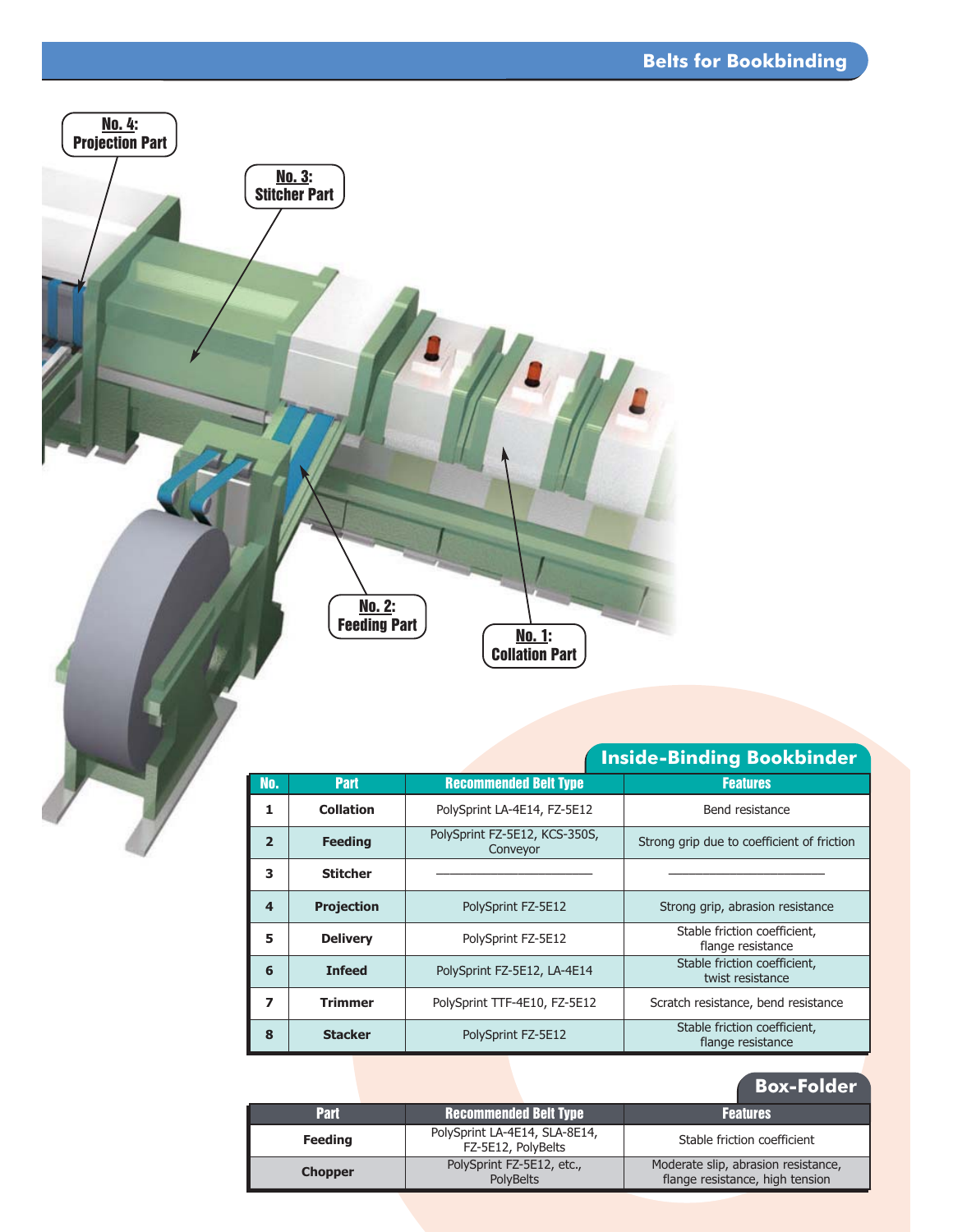# *Aramid Cord V-Guide Belt CFTG-18G* **– Application and Specification Data**

### *For overhead conveying of signatures to stackers and finishing machinery; for streamfeeders and trimmers in binderies*

Nitta's uniquely designed Polyurethane V-Guide Aramid Cord conveyor belt has repeatedly proven its superiority over every competitive belt used in the printing industry. No other belt matches the integrity of this rugged heavy-duty belt with its integral, molded-in guide. The belt is an extrusion that is injection molded in our plant to exacting standards to meet the requirements of the printing industry.



| <b>Belt Style</b> | Width (mm)<br><b>xx denotes</b> ' | <b>Thickness</b> '<br>(mm) belt/total | <b>Min. Pulley</b><br>(mm) | <b>Tension</b> $@$<br>$0.5\%$ (N/mm) | <b>Tension Member</b> |  |
|-------------------|-----------------------------------|---------------------------------------|----------------------------|--------------------------------------|-----------------------|--|
| CFTG-18Gxx        | 40, 50, 60, 80                    | 2.4/7.5                               | 90                         |                                      | Aramid Cord           |  |

# **Endless Tools for** *Aramid Cord V-Guide Belt CFTG-18G*

|                       | <b>Item</b><br>and Type              | <b>Appearance</b> | <b>Features</b>                                                             | Max.<br><b>Width (mm)</b> | Max.<br>Thick. (mm) | Size (mm)<br><b>Width Length Height</b> |     | Wt.<br>(kg) | <b>Finger Length</b><br><b>x Pitch</b> | <b>Power</b>    | Temp.<br>(°C)      |            |
|-----------------------|--------------------------------------|-------------------|-----------------------------------------------------------------------------|---------------------------|---------------------|-----------------------------------------|-----|-------------|----------------------------------------|-----------------|--------------------|------------|
| <b>Finger Puncher</b> | FP-120-10-80G<br>Finger Puncher      |                   | Designed with<br>slot to fit molded<br>v-quide when<br>punching fingers     | 80                        | 8                   | 230                                     | 610 | 260         | 10.8                                   | $120 \times 10$ | N/A                | N/A        |
| <b>Heat Press</b>     | <b>PCF-2210</b><br><b>Heat Press</b> |                   | Automated<br>heating and<br>cooling press for<br>joining CFTG               | 80                        | 8                   | 250                                     | 280 | 180         | 9                                      | $120 \times 10$ | 110V<br>or<br>220V | $\sim$ 200 |
| Other Tools           | <b>Gammerler</b><br><b>Presetter</b> |                   | Guide rails to<br>hold joint straight<br>when pressing,<br>slot for v-quide | N/A                       | N/A                 | N/A                                     | N/A | N/A         | N/A                                    | N/A             | N/A                | N/A        |

Quick and Easy Endless (No Experience Required) Finger Joints (No Adhesive Needed)

*PolySprint*<sup>™</sup> tools make replacing *broken belts quick and easy, with minimal downtime and no need to disassemble the machine*





### **Endless Tools for** *PolySprint*™

|        | <b>Item</b><br>and Type         | <b>Appearance</b> | <b>Features</b>                     | Max.<br><b>Width (mm)</b> | Max.<br>Thick. (mm) |     | Size (mm)<br><b>Width Length Height</b> |     | Wt.<br>(kg)     | <b>Finger Length</b><br><b>x Pitch</b> | <b>Power</b> | Temp.<br>(C) |
|--------|---------------------------------|-------------------|-------------------------------------|---------------------------|---------------------|-----|-----------------------------------------|-----|-----------------|----------------------------------------|--------------|--------------|
|        | FP-30-10-50N<br>Finger Puncher  |                   | Single action<br>punching<br>system | 50                        | 2.0                 | 135 | 400                                     | 390 | 3.4             | $30 \times 10$                         | N/A          | N/A          |
|        | FP-30-10-100<br>Finger Puncher  |                   | Single action<br>punching<br>system | 100                       | 2.0                 | 200 | 500                                     | 504 | 7.0             | $30 \times 10$                         | N/A          | N/A          |
|        | FP-70-10-50<br>Finger Puncher   |                   | Precise<br>indexing                 | 50                        | 6.0                 | 180 | 600                                     | 250 | 9.0             | $70 \times 10$                         | N/A          | N/A          |
| Finger | FP-120-10-50<br>Finger Puncher  |                   | system                              |                           |                     |     |                                         |     |                 | $120 \times 10$                        |              |              |
|        | FP-70-10-100<br>Finger Puncher  |                   | Precise                             | 100                       | 6.0                 | 230 | 610                                     | 250 | 10.4            | $70 \times 10$                         | N/A          | N/A          |
|        | FP-120-10-100<br>Finger Puncher |                   | indexing<br>system                  |                           |                     |     |                                         |     | $120 \times 10$ |                                        |              |              |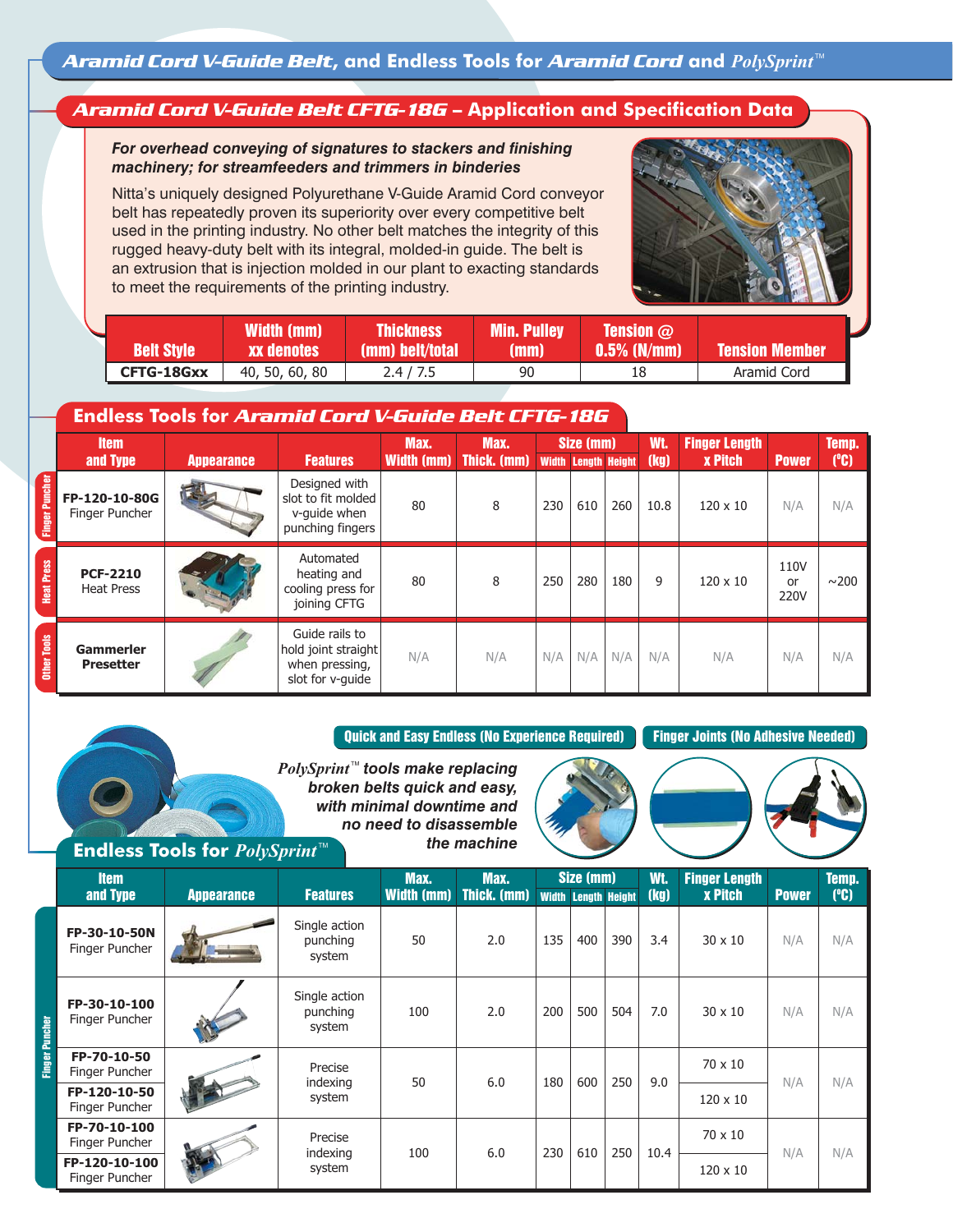**Endless Tools for** *PolySprint***<sup>™</sup> and PolyBelt<sup>™</sup>** 

|                                                                            |                   |                                                                          |                           |                     |                        |                                                 |     |     | <b>Endless Tools for PolySprint™</b>   |              |              |                      |      |  |  |
|----------------------------------------------------------------------------|-------------------|--------------------------------------------------------------------------|---------------------------|---------------------|------------------------|-------------------------------------------------|-----|-----|----------------------------------------|--------------|--------------|----------------------|------|--|--|
| <b>Item</b><br>and Type                                                    | <b>Appearance</b> | <b>Features</b>                                                          | Max.<br><b>Width (mm)</b> | Max.<br>Thick. (mm) |                        | Size (mm)<br>(kg)<br><b>Width Length Height</b> |     |     | <b>Finger Length</b><br><b>x Pitch</b> | <b>Power</b> | Temp.<br>(C) |                      |      |  |  |
| <b>NPS-3050 H1</b><br><b>Heat Press</b>                                    |                   | Heat press<br>with digital                                               | 50                        | 2.0                 | 84                     | 250                                             | 100 | 1.5 | 30 x 10                                | 100V         | $\sim$ 200   |                      |      |  |  |
| <b>NPS-3050 H2</b><br><b>Heat Press</b>                                    |                   |                                                                          |                           |                     | temperature<br>readout |                                                 |     |     |                                        |              |              |                      | 200V |  |  |
| <b>NPS-0310 H1</b><br><b>Heat Press</b>                                    |                   | Heat press<br>with digital                                               |                           |                     |                        |                                                 |     |     |                                        | 100V         | ${\sim}200$  | <b>Heat Press</b>    |      |  |  |
| <b>NPS-0310 H2</b><br><b>Heat Press</b>                                    |                   | temperature<br>readout                                                   | 100                       | 2.0                 | 107                    | 365                                             | 107 | 4.1 | 30 x 10                                | 200V<br>100V |              |                      |      |  |  |
| <b>PCF-157D-1</b><br><b>Heat Press</b>                                     |                   | Heat press<br>with digital                                               | 50                        | 6.0                 |                        |                                                 |     | 3.2 | 70 x 10                                |              |              |                      |      |  |  |
| <b>PCF-157D-2</b><br><b>Heat Press</b>                                     |                   | temperature<br>readout                                                   |                           |                     | 165                    | 325                                             | 122 |     | $120 \times 10$                        | 200V         | $\sim$ 200   |                      |      |  |  |
| <b>NPS-3050C</b><br><b>Cooling Press</b>                                   |                   | Cooling press for<br>finger joints $-$ no<br>power required              | 50                        | 2.0                 | 80                     | 224                                             | 92  | 0.6 | 30 x 10                                | N/A          | N/A          |                      |      |  |  |
| <b>NPS-0310C</b><br><b>Cooling Press</b>                                   |                   | Cooling press for<br>finger joints $-$ no<br>power required              | 100                       | 2.0                 | 85                     | 311                                             | 102 | 2.4 | $30 \times 10$                         | N/A          | N/A          | <b>Cooling Press</b> |      |  |  |
| <b>PCF-157C</b><br><b>Cooling Press</b>                                    |                   | Cooling press for<br>finger joints $-$ no<br>power required              | 50                        | 6.0                 | 165                    | 325                                             | 122 | 2.4 | 70 x 10<br>120 x 10                    | N/A          | N/A          |                      |      |  |  |
| <b>Presetter</b>                                                           |                   | Guide rails to<br>hold joint<br>straight when<br>pressing                | N/A                       | N/A                 | N/A                    | N/A                                             | N/A | N/A | N/A                                    | N/A          | N/A          |                      |      |  |  |
| <b>Clamps</b><br>(2 Pieces)                                                |                   | Clamps for<br>holding presetter<br>together when<br>pressing             | N/A                       | N/A                 | N/A                    | N/A                                             | N/A | N/A | N/A                                    | N/A          | N/A          | <b>Other Tools</b>   |      |  |  |
| <b>PolySprint</b><br><b>Toolkit</b><br>Complete 30mm<br>Finger Joining Kit |                   | FP-30-10-50N,<br>NPS-3050H, NPS-<br>3050C, Presetter,<br>Clamps and Case | N/A                       | N/A                 | N/A                    | N/A                                             | N/A | N/A | N/A                                    | N/A          | N/A          |                      |      |  |  |

# **Endless Tools for PolyBelt™**

| <b>Item</b><br>and Type          | <b>Appearance</b> | <b>Features</b>                                                            | Max. | Max. | Size (mm)<br>Width (mm) Thick. (mm) Width Length Height |     |     | Wt.<br>(kg) | <b>Finger Length</b><br><b>x Pitch</b> | <b>Power</b>       | Temp.<br>(°C) |                          |
|----------------------------------|-------------------|----------------------------------------------------------------------------|------|------|---------------------------------------------------------|-----|-----|-------------|----------------------------------------|--------------------|---------------|--------------------------|
| <b>S-300R</b><br>PolyBelt Skiver | <b>Contract</b>   | Lightweight<br>portable skiver,<br>designed to skive<br>all Nitta PolyBelt | 300  | 7.0  | 533                                                     | 660 | 355 | 20.9        | N/A                                    | 120V               | N/A           | <b>Poly Skiver</b>       |
| <b>PP-103</b><br>PolyBelt Press  |                   | Highly reliable<br>and widely<br>accepted                                  | 100  | 5.0  | 140                                                     | 295 | 150 | 3.1         | N/A                                    | 100V<br>or<br>200V | 110           | <b>E</b><br><b>Press</b> |

**Additional tools and accessories, not shown here, may also be available. Please consult factory for available tools and accessories, and for pricing.**